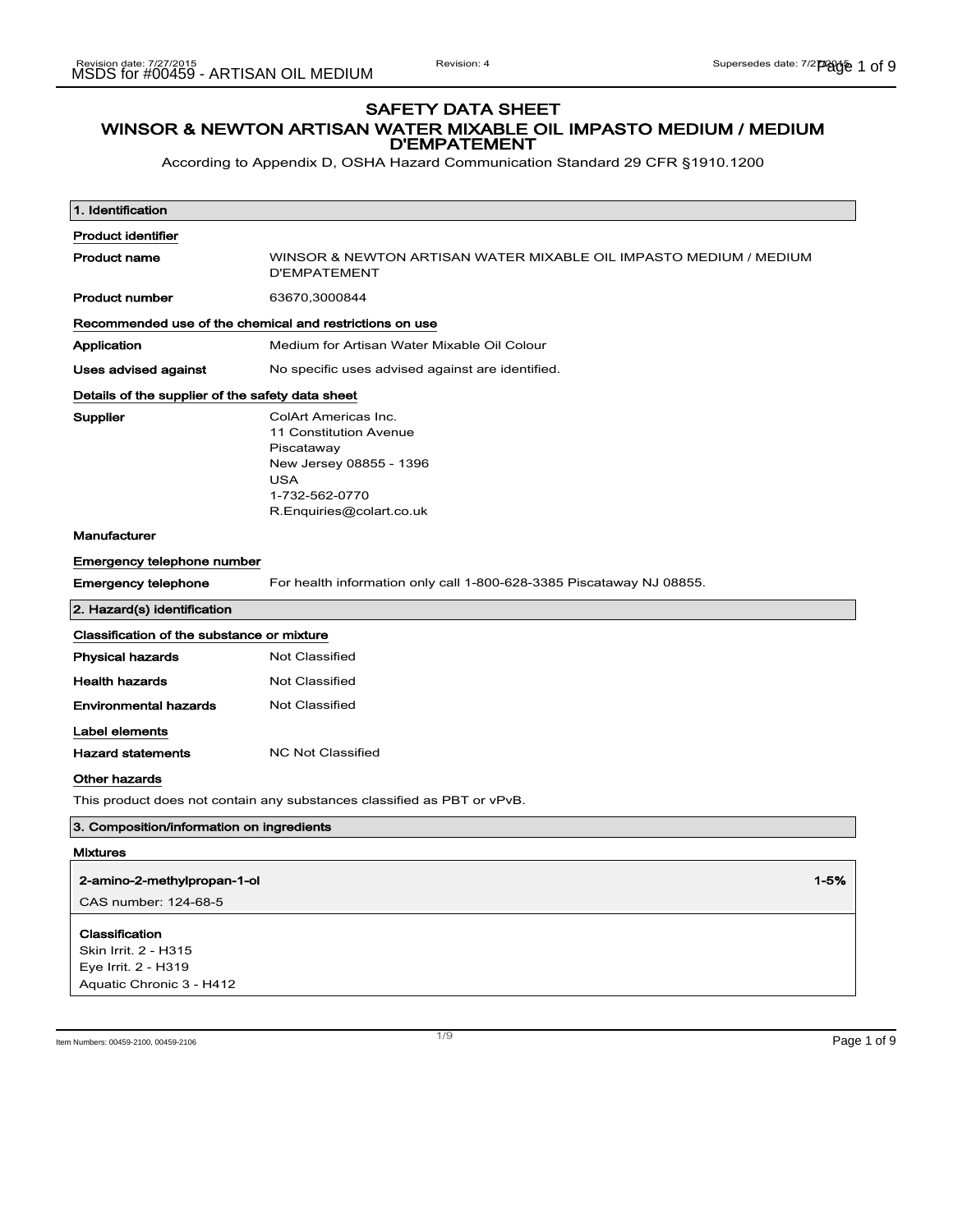The Full Text for all Hazard Statements are Displayed in Section 16.

| <b>Composition comments</b>                           | Any hazardous ingredients are below classification limit.                                                                                                                                                                                                                                                                                                                  |  |
|-------------------------------------------------------|----------------------------------------------------------------------------------------------------------------------------------------------------------------------------------------------------------------------------------------------------------------------------------------------------------------------------------------------------------------------------|--|
| 4. First-aid measures                                 |                                                                                                                                                                                                                                                                                                                                                                            |  |
| Description of first aid measures                     |                                                                                                                                                                                                                                                                                                                                                                            |  |
| General information                                   | If in doubt, get medical attention promptly. Show this Safety Data Sheet to the medical<br>personnel.                                                                                                                                                                                                                                                                      |  |
| Inhalation                                            | Move affected person to fresh air and keep warm and at rest in a position comfortable for<br>breathing. Loosen tight clothing such as collar, tie or belt. Get medical attention if symptoms<br>are severe or persist.                                                                                                                                                     |  |
| Ingestion                                             | Rinse mouth thoroughly with water. Get medical advice/attention if you feel unwell. Do not<br>induce vomiting unless under the direction of medical personnel.                                                                                                                                                                                                             |  |
| <b>Skin Contact</b>                                   | Rinse with water.                                                                                                                                                                                                                                                                                                                                                          |  |
| Eye contact                                           | Rinse with water. Get medical attention if any discomfort continues.                                                                                                                                                                                                                                                                                                       |  |
| <b>Protection of first aiders</b>                     | First aid personnel should wear appropriate protective equipment during any rescue.                                                                                                                                                                                                                                                                                        |  |
|                                                       | Most important symptoms and effects, both acute and delayed                                                                                                                                                                                                                                                                                                                |  |
| General information                                   | The severity of the symptoms described will vary dependent on the concentration and the<br>length of exposure.                                                                                                                                                                                                                                                             |  |
| Inhalation                                            | No specific symptoms known.                                                                                                                                                                                                                                                                                                                                                |  |
| Ingestion                                             | No specific symptoms known.                                                                                                                                                                                                                                                                                                                                                |  |
| <b>Skin contact</b>                                   | No specific symptoms known.                                                                                                                                                                                                                                                                                                                                                |  |
| Eye contact                                           | No specific symptoms known. May be slightly irritating to eyes.                                                                                                                                                                                                                                                                                                            |  |
|                                                       | Indication of immediate medical attention and special treatment needed                                                                                                                                                                                                                                                                                                     |  |
| Notes for the doctor                                  | Treat symptomatically.                                                                                                                                                                                                                                                                                                                                                     |  |
| 5. Fire-fighting measures                             |                                                                                                                                                                                                                                                                                                                                                                            |  |
| <b>Extinguishing media</b>                            |                                                                                                                                                                                                                                                                                                                                                                            |  |
| Suitable extinguishing media                          | The product is not flammable. Extinguish with alcohol-resistant foam, carbon dioxide, dry<br>powder or water fog. Use fire-extinguishing media suitable for the surrounding fire.                                                                                                                                                                                          |  |
| Unsuitable extinguishing<br>media                     | Do not use water jet as an extinguisher, as this will spread the fire.                                                                                                                                                                                                                                                                                                     |  |
| Special hazards arising from the substance or mixture |                                                                                                                                                                                                                                                                                                                                                                            |  |
| Specific hazards                                      | Containers can burst violently or explode when heated, due to excessive pressure build-up.                                                                                                                                                                                                                                                                                 |  |
| <b>Hazardous combustion</b><br>products               | Thermal decomposition or combustion products may include the following substances:<br>Harmful gases or vapors.                                                                                                                                                                                                                                                             |  |
| Advice for firefighters                               |                                                                                                                                                                                                                                                                                                                                                                            |  |
| Protective actions during<br>firefighting             | Avoid breathing fire gases or vapors. Evacuate area. Cool containers exposed to heat with<br>water spray and remove them from the fire area if it can be done without risk. Cool containers<br>exposed to flames with water until well after the fire is out. If a leak or spill has not ignited, use<br>water spray to disperse vapors and protect men stopping the leak. |  |

Item Numbers: 00459-2100, 00459-2106 Page 2 of 9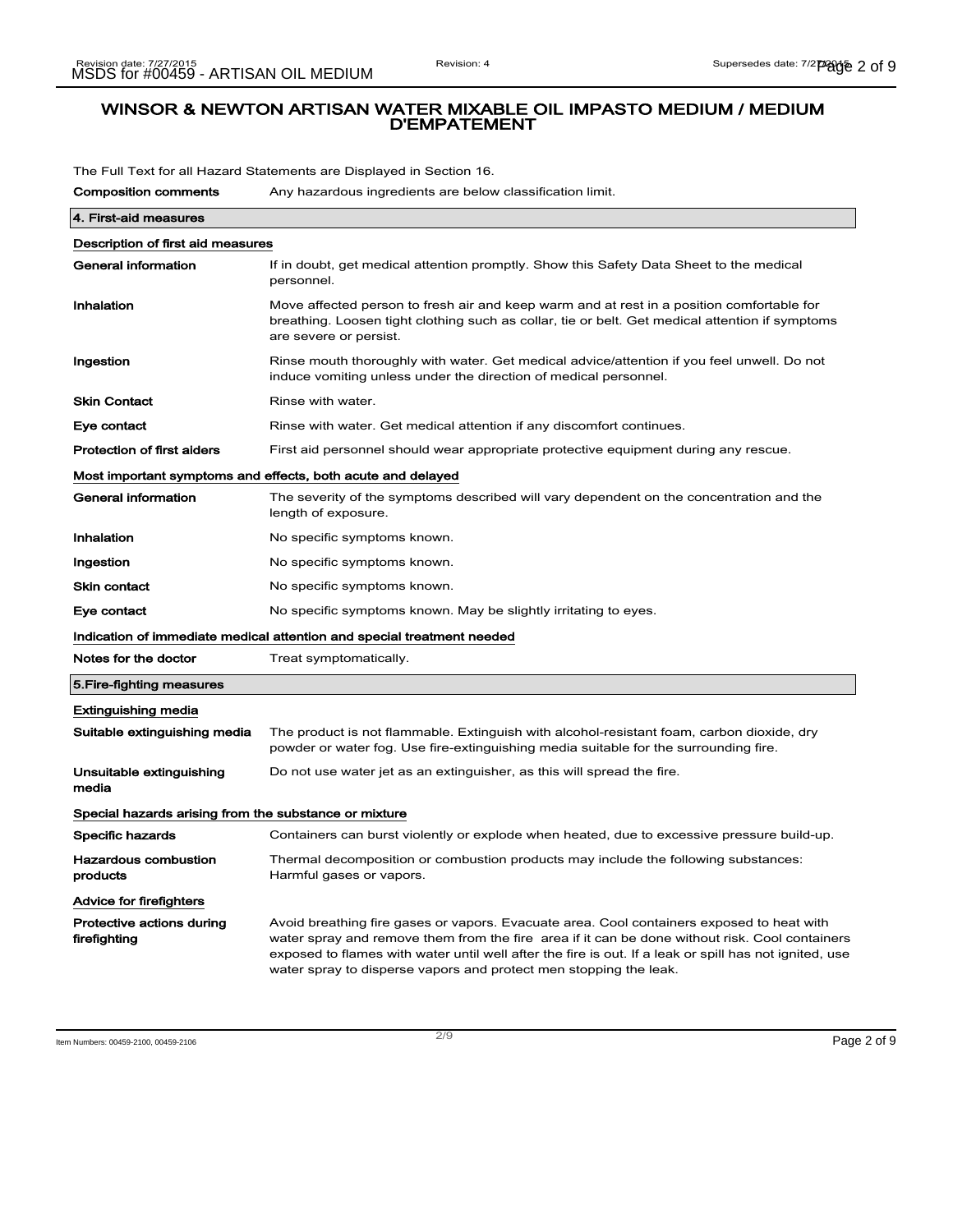Special protective equipment for firefighters Wear positive-pressure self-contained breathing apparatus (SCBA) and appropriate protective clothing. Firefighter's clothing conforming to European standard EN469 (including helmets, protective boots and gloves) will provide a basic level of protection for chemical incidents. 6. Accidental release measures Personal precautions, protective equipment and emergency procedures Personal precautions Wear protective clothing as described in Section 8 of this safety data sheet. No action shall be taken without appropriate training or involving any personal risk. Environmental precautions Environmental precautions Avoid discharge into drains or watercourses or onto the ground. Methods and material for containment and cleaning up Methods for cleaning up Wear protective clothing as described in Section 8 of this safety data sheet. Clear up spills immediately and dispose of waste safely. If the product is soluble in water, dilute the spillage with water and mop it up. Alternatively, or if it is not water-soluble, absorb the spillage with an inert, dry material and place it in a suitable waste disposal container. The contaminated absorbent may pose the same hazard as the spilled material. Label the containers containing waste and contaminated materials and remove from the area as soon as possible. Flush contaminated area with plenty of water. Wash thoroughly after dealing with a spillage. For waste disposal, see Section 13. Reference to other sections For personal protection, see Section 8. See Section 11 for additional information on health hazards. See Section 12 for additional information on ecological hazards. For waste disposal, see Section 13. 7. Handling and storage Precautions for safe handling Usage precautions **Read and follow manufacturer's recommendations**. Wear protective clothing as described in Section 8 of this safety data sheet. Keep away from food, drink and animal feeding stuffs. Handle all packages and containers carefully to minimize spills. Keep container tightly sealed when not in use. Avoid the formation of mists. Advice on general occupational hygiene Wash promptly if skin becomes contaminated. Take off contaminated clothing and wash before reuse. Wash contaminated clothing before reuse. Conditions for safe storage, including any incompatibilities Storage precautions Keep out of the reach of children. Keep away from food, drink and animal feeding stuffs. Keep only in the original container. Keep container tightly closed, in a cool, well ventilated place. Keep containers upright. Protect containers from damage. Storage class Unspecified storage. Specific end uses(s) Specific end use(s) The identified uses for this product are detailed in Section 1.2. 8. Exposure Controls/personal protection Exposure controls

Protective equipment

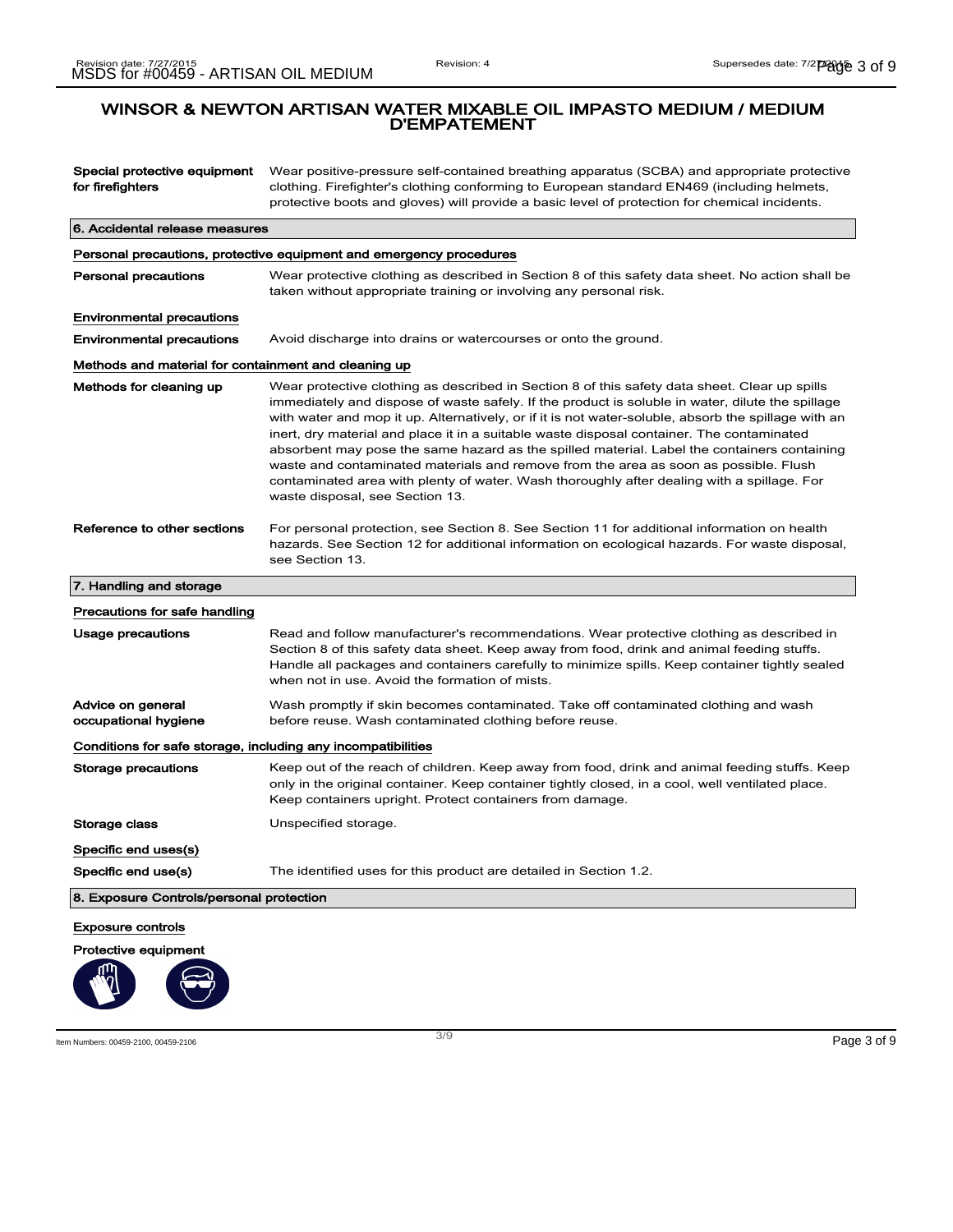| Appropriate engineering<br>controls                     | Provide adequate ventilation.                                                                                                                                          |
|---------------------------------------------------------|------------------------------------------------------------------------------------------------------------------------------------------------------------------------|
| Eye/face protection                                     | Avoid contact with eyes. Large Spillages: Eyewear complying with an approved standard<br>should be worn if a risk assessment indicates eye contact is possible.        |
| <b>Hand protection</b>                                  | No specific hand protection recommended.                                                                                                                               |
| Other skin and body<br>protection                       | Wear appropriate clothing to prevent repeated or prolonged skin contact.                                                                                               |
| Hygiene measures                                        | Wash hands thoroughly after handling. Do not eat, drink or smoke when using this product.<br>Wash contaminated clothing before reuse.                                  |
| Respiratory protection                                  | No specific recommendations. Provide adequate ventilation. Large Spillages: If ventilation is<br>inadequate, suitable respiratory protection must be worn.             |
| Environmental exposure<br>controls                      | Keep container tightly sealed when not in use. Avoid release to the environment.                                                                                       |
| 9. Physical and Chemical Properties                     |                                                                                                                                                                        |
| Information on basic physical and chemical properties   |                                                                                                                                                                        |
| Appearance                                              | Liquid                                                                                                                                                                 |
| Color                                                   | Colorless to pale yellow.                                                                                                                                              |
| Odor                                                    | Characteristic.                                                                                                                                                        |
| Flash point                                             | >135°C CC (Closed cup).                                                                                                                                                |
| <b>Relative density</b>                                 | $0.90 \; \textcircled{a}$ 20 $^{\circ}$ C                                                                                                                              |
|                                                         |                                                                                                                                                                        |
| Solubility(ies)                                         | Forms an emulsion with water.                                                                                                                                          |
| 10. Stability and reactivity                            |                                                                                                                                                                        |
| Reactivity                                              | There are no known reactivity hazards associated with this product.                                                                                                    |
| <b>Stability</b>                                        | Stable at normal ambient temperatures and when used as recommended. Stable under the<br>prescribed storage conditions.                                                 |
| Possibility of hazardous<br>reactions                   | No potentially hazardous reactions known.                                                                                                                              |
| Conditions to avoid                                     | There are no known conditions that are likely to result in a hazardous situation.                                                                                      |
| <b>Materials to avoid</b>                               | No specific material or group of materials is likely to react with the product to produce a<br>hazardous situation.                                                    |
| Hazardous decomposition<br>products                     | Does not decompose when used and stored as recommended. Thermal decomposition or<br>combustion products may include the following substances: Harmful gases or vapors. |
| 11. Toxicological information                           |                                                                                                                                                                        |
| Information on toxicological effects                    |                                                                                                                                                                        |
| Acute toxicity - oral<br>Notes (oral LD <sub>50</sub> ) | Based on available data the classification criteria are not met.                                                                                                       |

Item Numbers: 00459-2100, 00459-2106 Page 4 of 9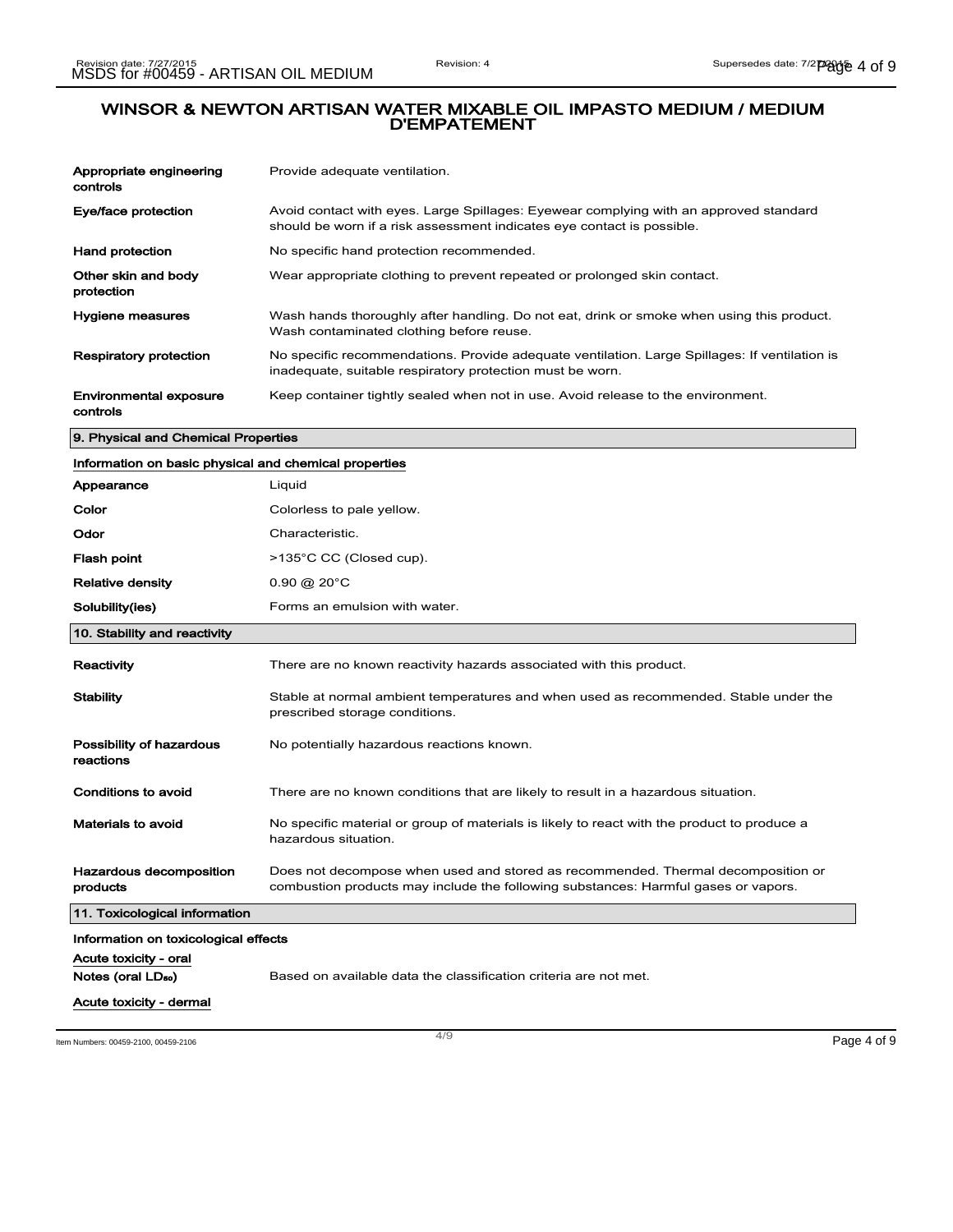| Notes (dermal LD <sub>50</sub> )                                    | Based on available data the classification criteria are not met.                                               |
|---------------------------------------------------------------------|----------------------------------------------------------------------------------------------------------------|
| Acute toxicity - inhalation<br>Notes (inhalation LC <sub>50</sub> ) | Based on available data the classification criteria are not met.                                               |
| Skin corrosion/irritation<br>Animal data                            | Based on available data the classification criteria are not met.                                               |
| Serious eye damage/irritation<br>Serious eye damage/irritation      | Based on available data the classification criteria are not met.                                               |
| Respiratory sensitisation<br>Respiratory sensitisation              | Based on available data the classification criteria are not met.                                               |
| Skin sensitisation<br><b>Skin sensitisation</b>                     | Based on available data the classification criteria are not met.                                               |
| Germ cell mutagenicity<br>Genotoxicity - in vitro                   | Based on available data the classification criteria are not met.                                               |
| Carcinogenicity<br>Carcinogenicity                                  | Based on available data the classification criteria are not met.                                               |
| <b>IARC carcinogenicity</b>                                         | None of the ingredients are listed or exempt.                                                                  |
| Reproductive toxicity<br>Reproductive toxicity - fertility          | Based on available data the classification criteria are not met.                                               |
| Reproductive toxicity -<br>development                              | Based on available data the classification criteria are not met.                                               |
| Specific target organ toxicity - single exposure                    |                                                                                                                |
| STOT - single exposure                                              | Not classified as a specific target organ toxicant after a single exposure.                                    |
| Specific target organ toxicity - repeated exposure                  |                                                                                                                |
| STOT - repeated exposure                                            | Not classified as a specific target organ toxicant after repeated exposure.                                    |
| Aspiration hazard<br><b>Aspiration hazard</b>                       | Based on available data the classification criteria are not met.                                               |
| General information                                                 | The severity of the symptoms described will vary dependent on the concentration and the<br>length of exposure. |
| Inhalation                                                          | No specific symptoms known.                                                                                    |
| Ingestion                                                           | No specific symptoms known.                                                                                    |
| <b>Skin Contact</b>                                                 | No specific symptoms known.                                                                                    |
| Eye contact                                                         | No specific symptoms known.                                                                                    |
| Acute and chronic health<br>hazards                                 | No specific health hazards known.                                                                              |
| Route of entry                                                      | Ingestion Inhalation Skin and/or eye contact                                                                   |
| <b>Target Organs</b>                                                | No specific target organs known.                                                                               |
| 12. Ecological Information                                          |                                                                                                                |

Item Numbers: 00459-2100, 00459-2106 Page 5 of 9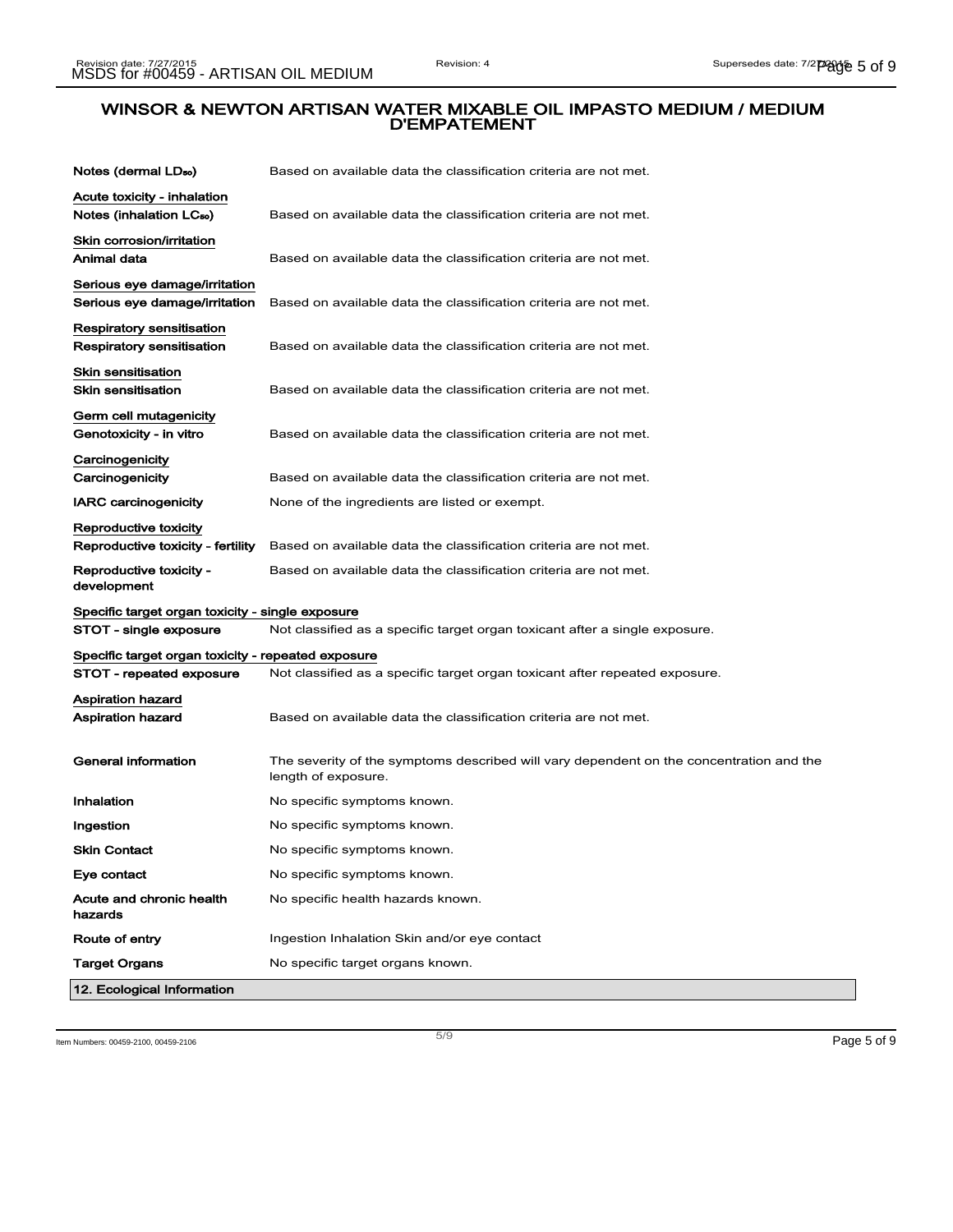| Ecotoxicity                               | Not regarded as dangerous for the environment. However, large or frequent spills may have<br>hazardous effects on the environment.                                                                                                                                                                                                                                                                                                                                                                                        |
|-------------------------------------------|---------------------------------------------------------------------------------------------------------------------------------------------------------------------------------------------------------------------------------------------------------------------------------------------------------------------------------------------------------------------------------------------------------------------------------------------------------------------------------------------------------------------------|
| <b>Toxicity</b>                           |                                                                                                                                                                                                                                                                                                                                                                                                                                                                                                                           |
| <b>Toxicity</b>                           | Based on available data the classification criteria are not met.                                                                                                                                                                                                                                                                                                                                                                                                                                                          |
| Acute toxicity - fish                     | Not determined.                                                                                                                                                                                                                                                                                                                                                                                                                                                                                                           |
| Acute toxicity - aquatic<br>invertebrates | Not determined.                                                                                                                                                                                                                                                                                                                                                                                                                                                                                                           |
| Acute toxicity - aquatic plants           | Not determined.                                                                                                                                                                                                                                                                                                                                                                                                                                                                                                           |
| Acute toxicity -<br>microorganisms        | Not determined.                                                                                                                                                                                                                                                                                                                                                                                                                                                                                                           |
| Persistance and degradability             |                                                                                                                                                                                                                                                                                                                                                                                                                                                                                                                           |
| Persistence and degradability             | The degradability of the product is not known.                                                                                                                                                                                                                                                                                                                                                                                                                                                                            |
| Bioaccumulative potential                 |                                                                                                                                                                                                                                                                                                                                                                                                                                                                                                                           |
| <b>Bio-Accumulative Potential</b>         | No data available on bioaccumulation.                                                                                                                                                                                                                                                                                                                                                                                                                                                                                     |
| Mobility in soil                          |                                                                                                                                                                                                                                                                                                                                                                                                                                                                                                                           |
| <b>Mobility</b>                           | No data available.                                                                                                                                                                                                                                                                                                                                                                                                                                                                                                        |
| Results of PBT and vPvB assessment        |                                                                                                                                                                                                                                                                                                                                                                                                                                                                                                                           |
| Results of PBT and vPvB<br>assessment     | This product does not contain any substances classified as PBT or vPvB.                                                                                                                                                                                                                                                                                                                                                                                                                                                   |
|                                           |                                                                                                                                                                                                                                                                                                                                                                                                                                                                                                                           |
| Other adverse effects                     |                                                                                                                                                                                                                                                                                                                                                                                                                                                                                                                           |
| Other adverse effects                     | None known.                                                                                                                                                                                                                                                                                                                                                                                                                                                                                                               |
| 13. Disposal considerations               |                                                                                                                                                                                                                                                                                                                                                                                                                                                                                                                           |
| Waste treatment methods                   |                                                                                                                                                                                                                                                                                                                                                                                                                                                                                                                           |
| <b>General information</b>                | The generation of waste should be minimized or avoided wherever possible. Reuse or recycle<br>products wherever possible. This material and its container must be disposed of in a safe<br>way. When handling waste, the safety precautions applying to handling of the product should<br>be considered. Care should be taken when handling emptied containers that have not been<br>thoroughly cleaned or rinsed out. Empty containers or liners may retain some product<br>residues and hence be potentially hazardous. |
| Disposal methods                          | Dispose of waste to licensed waste disposal site in accordance with the requirements of the<br>local Waste Disposal Authority.                                                                                                                                                                                                                                                                                                                                                                                            |
| Waste class                               | 08 01 12 waste paint and varnish other than those mentioned in 08 01 11                                                                                                                                                                                                                                                                                                                                                                                                                                                   |
| 14. Transport information                 |                                                                                                                                                                                                                                                                                                                                                                                                                                                                                                                           |
| General                                   | The product is not covered by international regulations on the transport of dangerous goods<br>(IMDG, IATA, DoT).                                                                                                                                                                                                                                                                                                                                                                                                         |
| Road transport notes                      | Not classified.                                                                                                                                                                                                                                                                                                                                                                                                                                                                                                           |
| Rail transport notes                      | Not classified.                                                                                                                                                                                                                                                                                                                                                                                                                                                                                                           |

Item Numbers: 00459-2100, 00459-2106 Page 6 of 9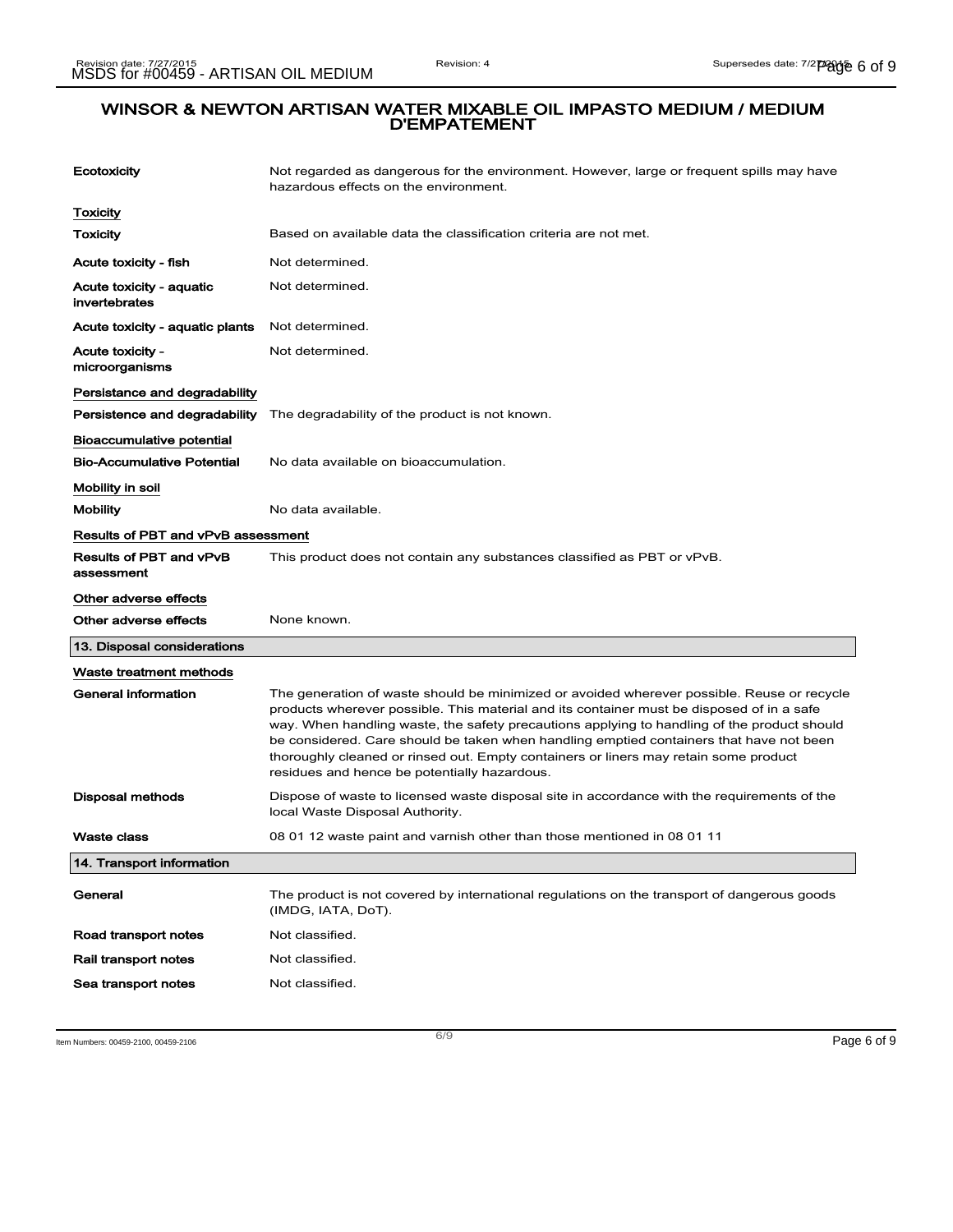Air transport notes Not classified.

UN Number

Not relevant.

UN proper shipping name

Not relevant.

### Transport hazard class(es)

Not relevant.

#### Packing group

Not relevant.

#### Environmental hazards

Environmentally Hazardous Substance

No.

#### Special precautions for user

Not relevant.

#### 15. Regulatory information

Regulatory Status This product has been evaluated by a toxicologist and labelled for acute and chronic health hazards in accordance with the Labelling of Hazardous Art Materials Regulation and Federal Regulation 16 CFR 1500.14 of the Federal Hazardous Substances Act. This product conforms to ASTM D-4236 Standard Practice for Labelling Art Materials for Chronic Adverse health effects.

> This product has been certified by ACMI (Artists Craft Material Institute, Inc.) to carry the AP (Approved Product) Seal, meaning this product bears no chronic or acute human health hazards.

#### US Federal Regulations

#### SARA Section 302 Extremely Hazardous Substances Tier II Threshold Planning Quantities

None of the ingredients are listed or exempt.

#### CERCLA/Superfund, Hazardous Substances/Reportable Quantities (EPA)

None of the ingredients are listed or exempt.

#### SARA Extremely Hazardous Substances EPCRA Reportable Quantities

None of the ingredients are listed or exempt.

#### SARA 313 Emission Reporting

None of the ingredients are listed or exempt.

#### CAA Accidental Release Prevention

None of the ingredients are listed or exempt.

#### FDA - Essential Chemical

None of the ingredients are listed or exempt.

### FDA - Precursor Chemical

None of the ingredients are listed or exempt.

Item Numbers: 00459-2100, 00459-2106 Page 7 of 9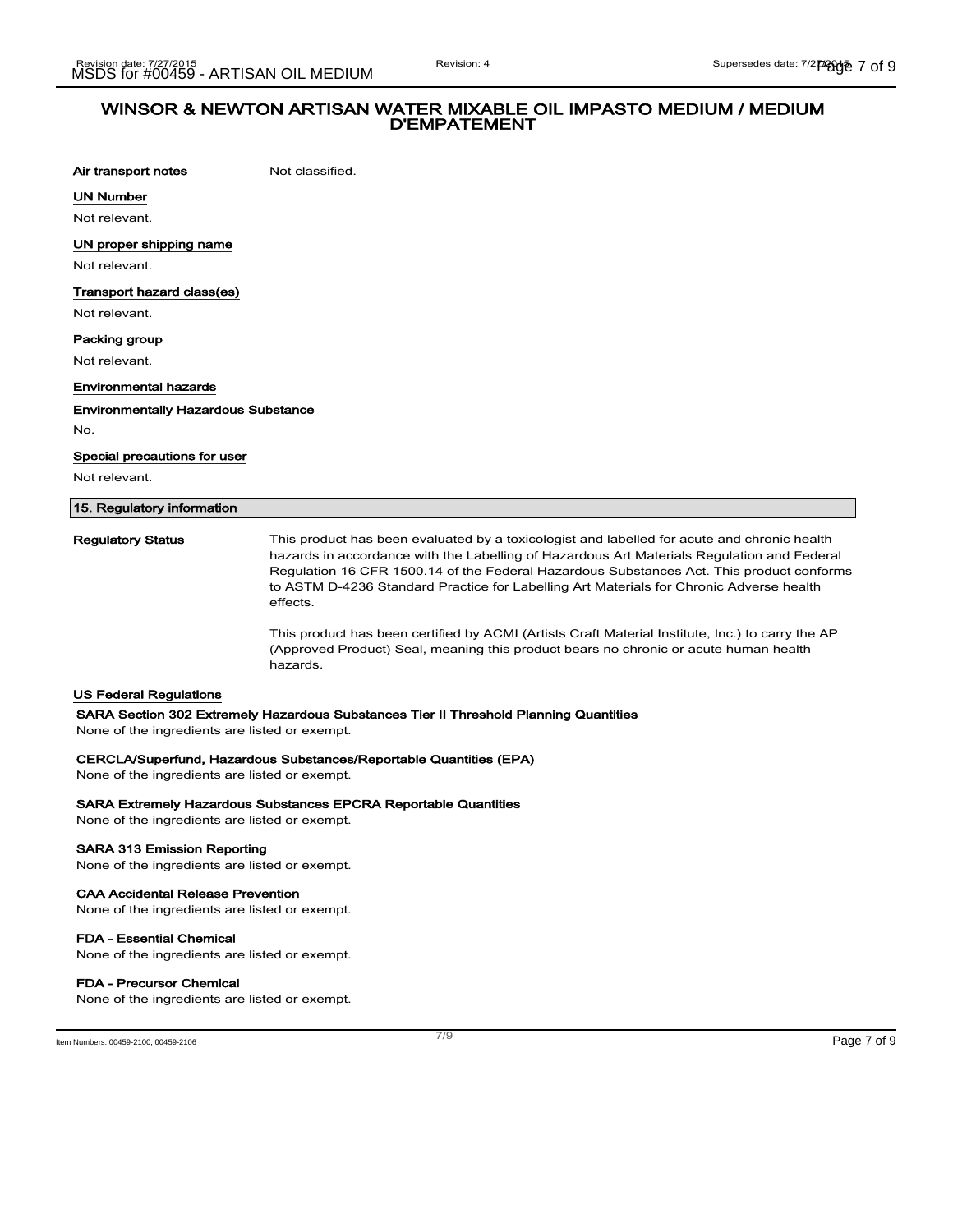## SARA (311/312) Hazard Categories

None of the ingredients are listed or exempt.

## OSHA Highly Hazardous Chemicals

None of the ingredients are listed or exempt.

#### US State Regulations

California Proposition 65 Carcinogens and Reproductive Toxins None of the ingredients are listed or exempt.

California Air Toxics "Hot Spots" (A-I) None of the ingredients are listed or exempt.

## California Air Toxics "Hot Spots" (A-II)

None of the ingredients are listed or exempt.

## California Directors List of Hazardous Substances

None of the ingredients are listed or exempt.

#### Massachusetts "Right To Know" List

None of the ingredients are listed or exempt.

Rhode Island "Right To Know" List None of the ingredients are listed or exempt.

#### Minnesota "Right To Know" List None of the ingredients are listed or exempt.

## New Jersey "Right To Know" List

None of the ingredients are listed or exempt.

## Pennsylvania "Right To Know" List

None of the ingredients are listed or exempt.

## Inventories

US - TSCA None of the ingredients are listed or exempt.

## US - TSCA 12(b) Export Notification

None of the ingredients are listed or exempt.

| 16. Other information     |                                                                                                                                |  |
|---------------------------|--------------------------------------------------------------------------------------------------------------------------------|--|
| Training advice           | Read and follow manufacturer's recommendations.                                                                                |  |
| <b>Revision date</b>      | 7/27/2015                                                                                                                      |  |
| <b>Revision</b>           | 4                                                                                                                              |  |
| Supersedes date           | 7/27/2015                                                                                                                      |  |
| Hazard statements in full | H315 Causes skin irritation.<br>H319 Causes serious eye irritation.<br>H412 Harmful to aguatic life with long lasting effects. |  |